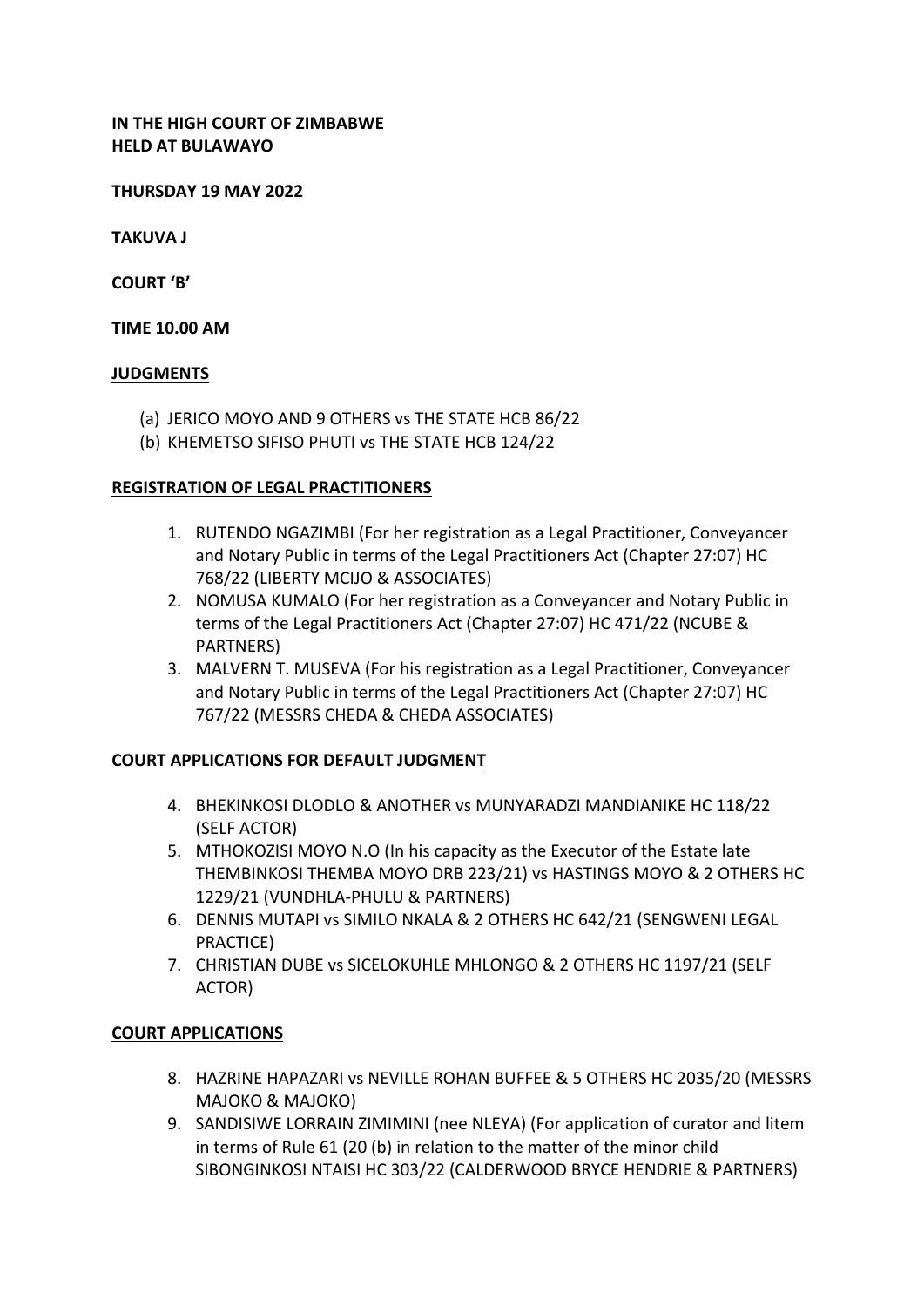- 10. PROSPER MASUKU vs MBHEKINKOSI MACLEANS MOYO & 2 OTHERS HC 1722/21 (DUBE TACHIONA & TSVANGIRAI)
- 11. NDUMISO MPOFU & 2 OTHERS vs UMZINGWANE RURAL DISTRICT COUNCIL & ANOTHER HC 594/22 (MESSRS NDLOVU MEHLULI AND PARTNERS)
- 12. SYDNEY HWITI vs DZIMURI ESQ (In her capacity as Judicial Officer and Magistrate) & ANOTHER HC 268/22 XREF HWNP 53/22 (MASIYE-MOYO & ASSOCIATES)
- 13. BENSON MUFANDAEDZA vs E/L ADMOS NYAMANDE NDLOVU & 2 OTHERS HC 1479/21 (SENGWENI LEGAL PRACTITIONERS)
- 14. SAND FINDER INVESTMENT P/L vs PROVINCIAL MINING DIRECTOR & ANOTHER HC 1430/21 (MATHONSI LAW CHAMBERS)
- 15. SIFISO SETHU NKOMO vs PROVINCIAL MINING DIRECTOR HC 1360/21 (MATHONSI LAW CHAMBERS)

# **DIVORCES**

- 16. MLOBI MLUNGISI MBEWE (nee NSIKANI) vs SIBONISO MBEWE HC 776/22 (ZWLA)
- 17. SONENI NDOU (nee MLEYA) vs FORGET NDOU HC 1337/21 (ZWLA)
- 18. ALICE BEN SHUMBA vs JABISON WILLIAM HC 1502/21 (MUTENDI MUDISI & SHUMBA LEGAL PRACTITIONERS)
- 19. JABULANI KONDOWE vs GRACIOUS KONDOWE (nee MATHE) HC 253/22 (NCUBE AND PARTNERS)
- 20. NETTY MUKWANDE (nee MUSIYA MHANJE) vs ELIJAH MUKWANDE
- 21. NELLY SAMUKELE KWASHIRA (nee NYAMWENDA) vs HAWARD KWASHIRA HC 752/22 (TANAKA LAW CHAMBERS)
- 22. MERCY GWINDIRI (nee MOYO) vs CLIFF GWINDIRI HC 1452/18 (SELF ACTOR)
- 23. NOMAZULU TLOU (nee ZULU) vs PHATHISANI TLOU HC 545/22 (NCUBE AND PARTNERS)
- 24. PRATIKSHA DOOLABH (nee BHAGA) vs ASHWIN DOOLABH HC 6871/22 (MOYO & NYONI)
- 25. MBUSI RAY SIBANDA vs SARAH SIBANDA (nee MARENI) HC 728/22 (R NDLOVU & CO)
- 26. SIPIWE NKOMO (nee KHANYE) vs RICHARD TICHAONA NKOMO HC 1766/18 (SELF ACTOR)
- 27. ARETHA PEPU KASAWAYA (nee GONYORA) vs TENDAI KASAWAYA HC 1865/21 (VUNDLA-PHULU & PARTNERS)
- 28. SAZINI MAUMBE (nee MOYO) vs SMART ELVIS MAUMBE HC 147/21 (MESSRS COGHLAN & WELSH)
- 29. LOISE NCUBE (nee MOYO) vs SIKHUMBUZO NCUBE HC 329/22 (SAURAMBA S.P ATTORNEYS)
- 30. JOYLEEN TATSIDZA MAKIWA (nee TEKERE vs MOSES JUNIOR JOHN ROSS MAKIWA HC 1131/21 (MESSRS MUTUSO, TARUVINGA & MHIRIBIDI)
- 31. FANISANI NYATHI vs PRINCESS NOKUTHABA NYATHI (nee NCUBE) HC 786/22 (SELF ACTOR)